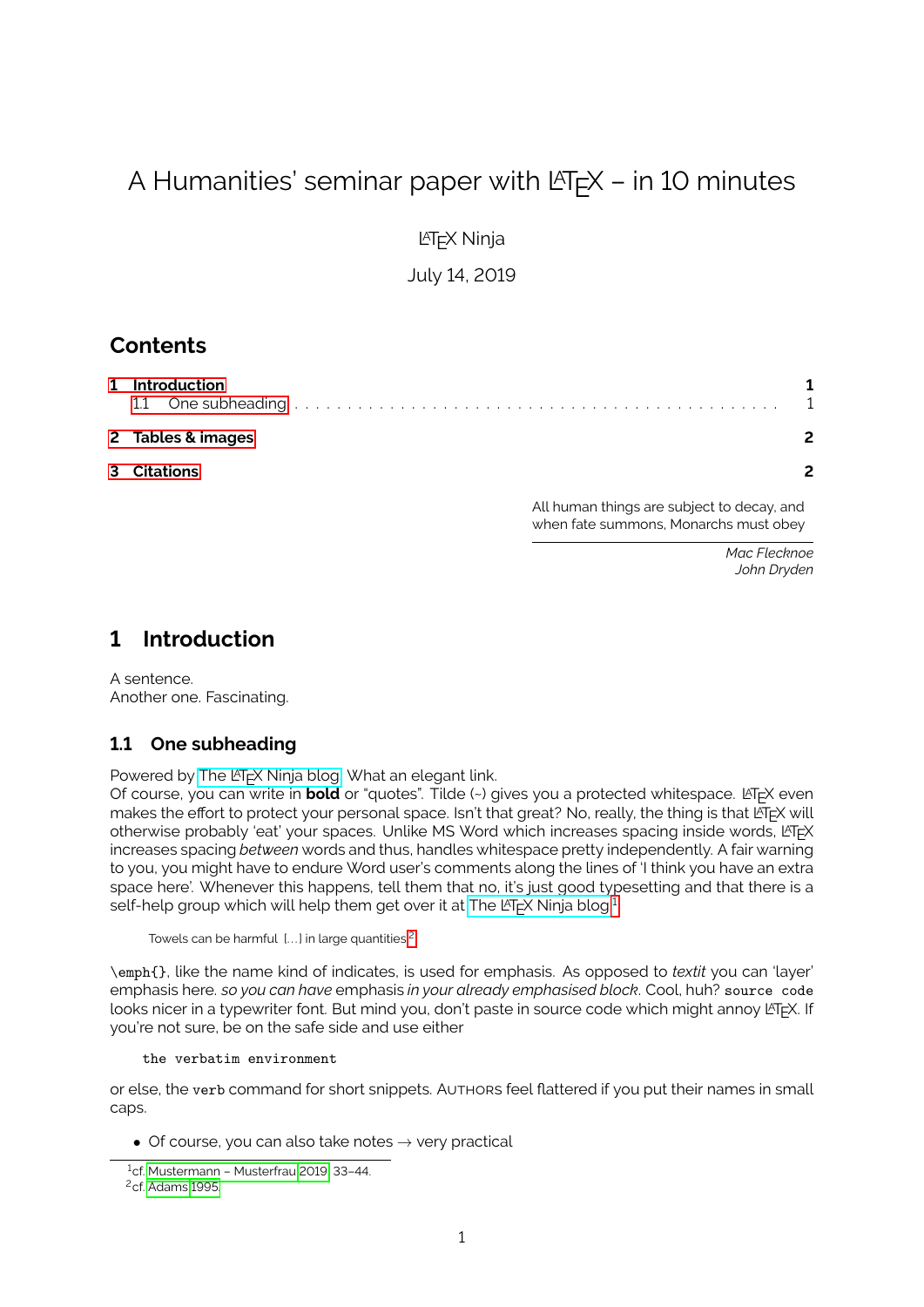$\blacksquare$  This useless book symbol is meant to indicate that a to do list follows here:

- 1. in case you need more law and order
- 2. enumerate environments (environment = all between \begin{} and \end{})
	- (a) can be nested.

Certain characters, like & have 'internal meanings' in  $E\nabla F$ , so they have to be 'escaped' (for example as \&). Generally, you don't need to change font sizes here at all since the semantic markup (declaring something to be a heading by using \section{Hint: this is a heading.}). If you really feel like you still need to, it is encouraged that you only make changes using relative font sizes.

They offer the whole scale from  $_{\rm verv\,small small}$  to large or  $\rm eVen$  larger.

# <span id="page-1-0"></span>**2 Tables & images**

Like seen in [\[1\]](#page-1-4), graphics are extremely useful [\(Kühlmann 2002\)](#page-1-5).

| What a $\parallel$ wonderful | table                                   |
|------------------------------|-----------------------------------------|
|                              | centered left-justified right-justified |
|                              |                                         |



<span id="page-1-4"></span>Figure 1: A picture

Check the [Visual FAQ](http://mirror.utexas.edu/ctan/info/visualFAQ/visualFAQ.pdf) for more hands-on info.

#### <span id="page-1-1"></span>**3 Citations**

You can use this 'manual' bibliography:

# **References**

- [1] Lawrence R. **Principe**, *The Secrets of Alchemy* (Chicago 2013).
- [2] You can also just add stupid comments. Which hereby is officially discouraged by the author.

#### **Using biblatex**

Or do it the automatic way (kind of like Citavi or Zotero). If you decide to take that path, there are many domain specific citation styles available (from the archaeological citation style of the German Archaeological Institute to all the standards (Chicago, etc.) and more. Just load it in the preamble where we declared how to use biblatex.

# **My sources**

Adams 1995

<span id="page-1-2"></span>D. Adams, The Hitchhiker's Guide to the Galaxy (London 1995)

Kühlmann 2002

<span id="page-1-5"></span>W. Kühlmann, Sinnbilder der Transmutationskunst. Die mytho-alchemische Ovidrezeption von Petrus Bonus bis Michael Maier, in: H. Marek – A. Neuschäfer – S. Tichy (ed.), Metamorphosen. Wandlungen und Verwandlungen in Literatur, Sprache und Kunst von der Antike bis zur Gegenwart. Festschrift für Bodo Guthmüller zum 65. Geburtstag (Wiesbaden 2002) 163–176

<span id="page-1-3"></span><sup>3</sup>[Mustermann – Musterfrau 2019;](#page-2-0) [Adams 1995.](#page-1-2)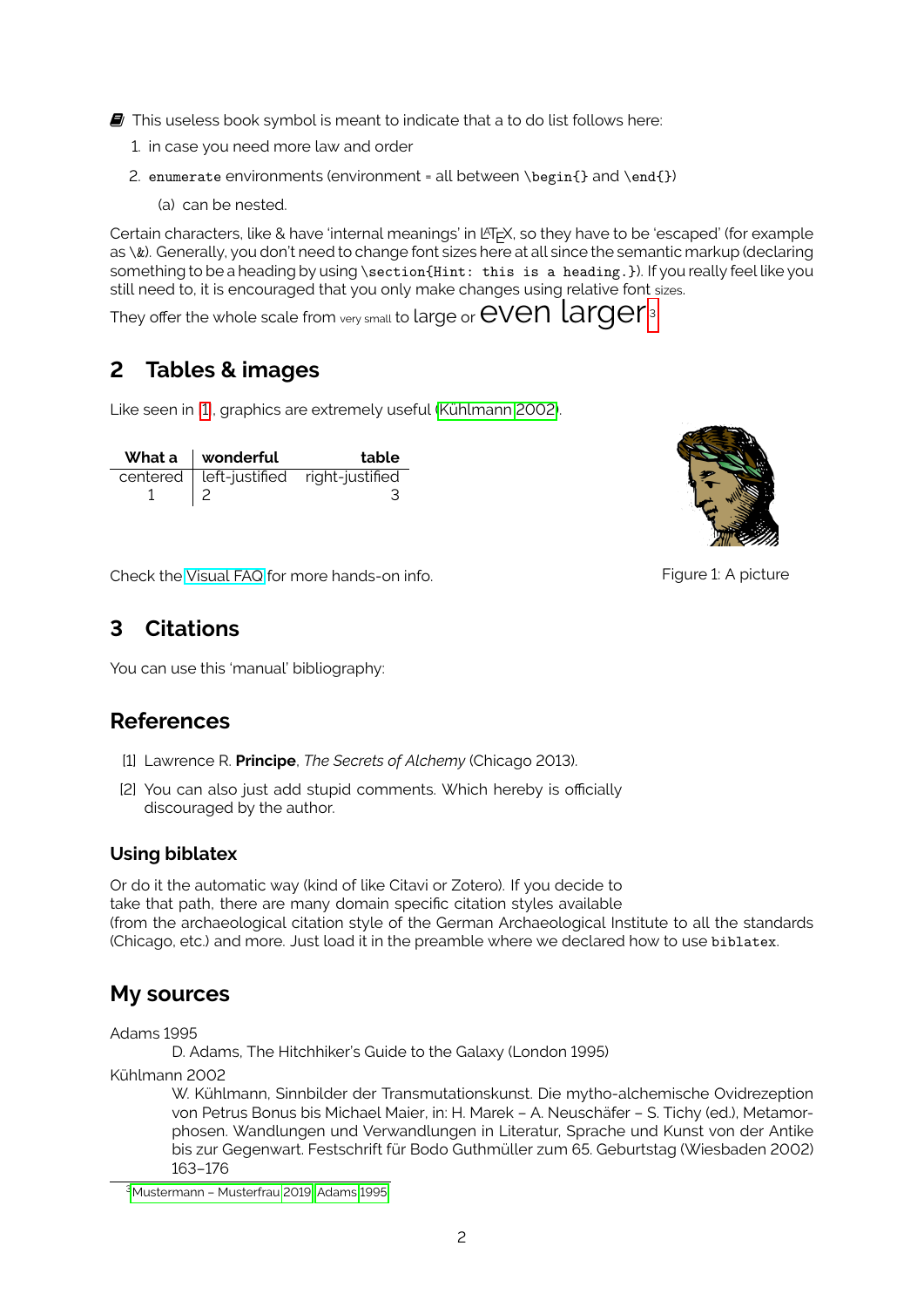Mustermann – Musterfrau 2019

<span id="page-2-0"></span>M. Mustermann - M. Musterfrau, Important Findings on LATEX, The LaTeX Ninja Blog 1,3, 2019, 22–23, [<https://latex-ninja.com>](https://latex-ninja.com)